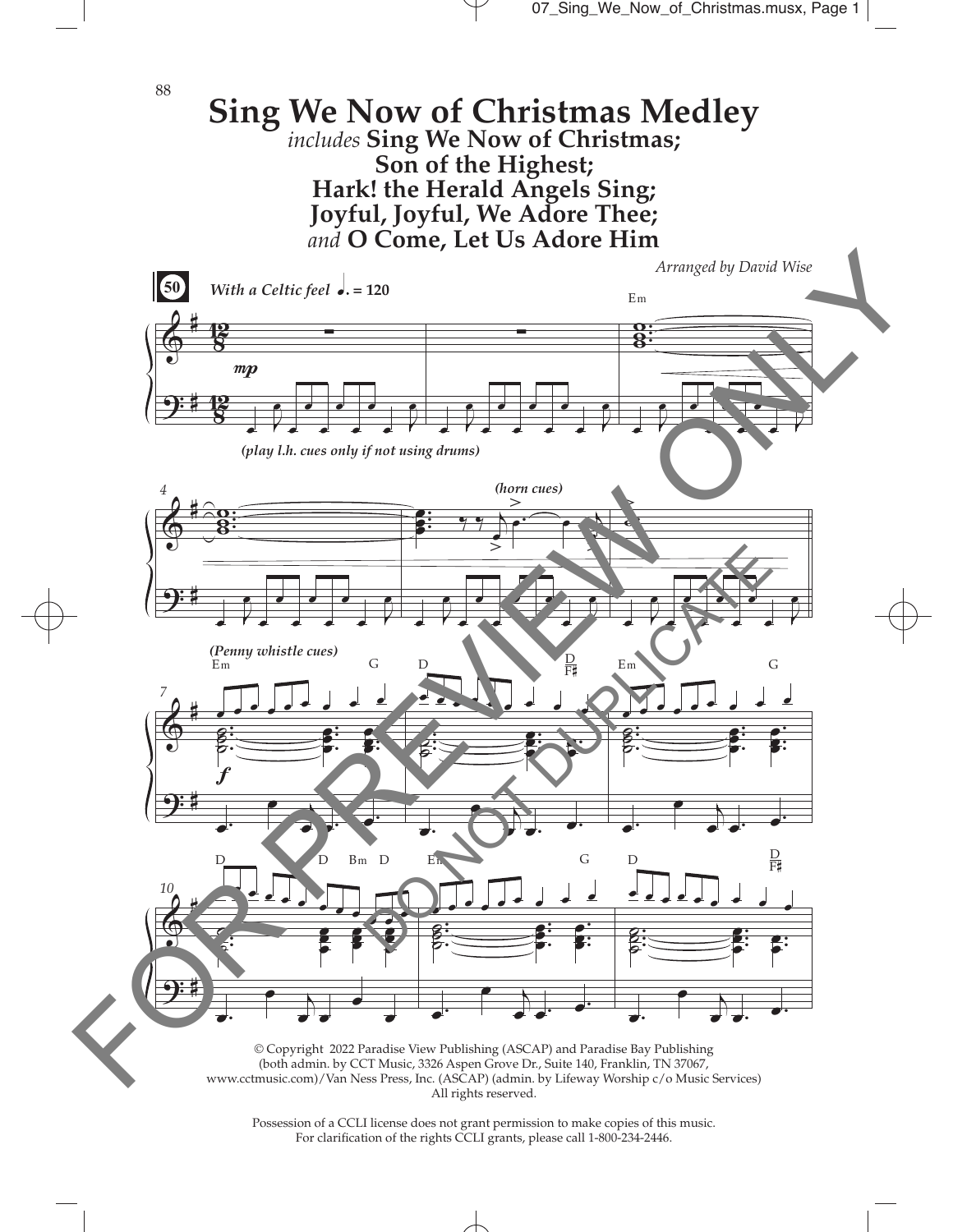

 $\overline{\mathcal{A}}$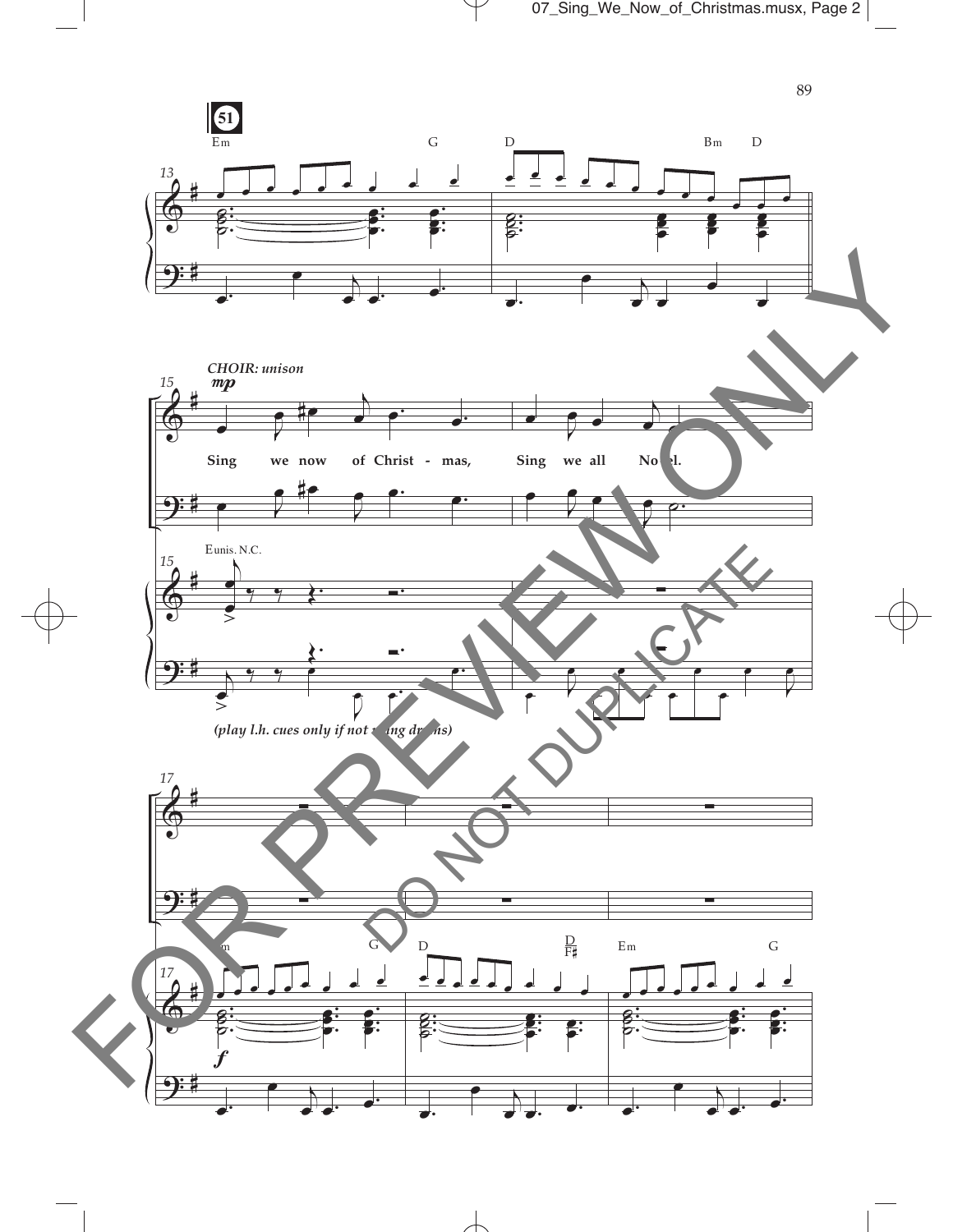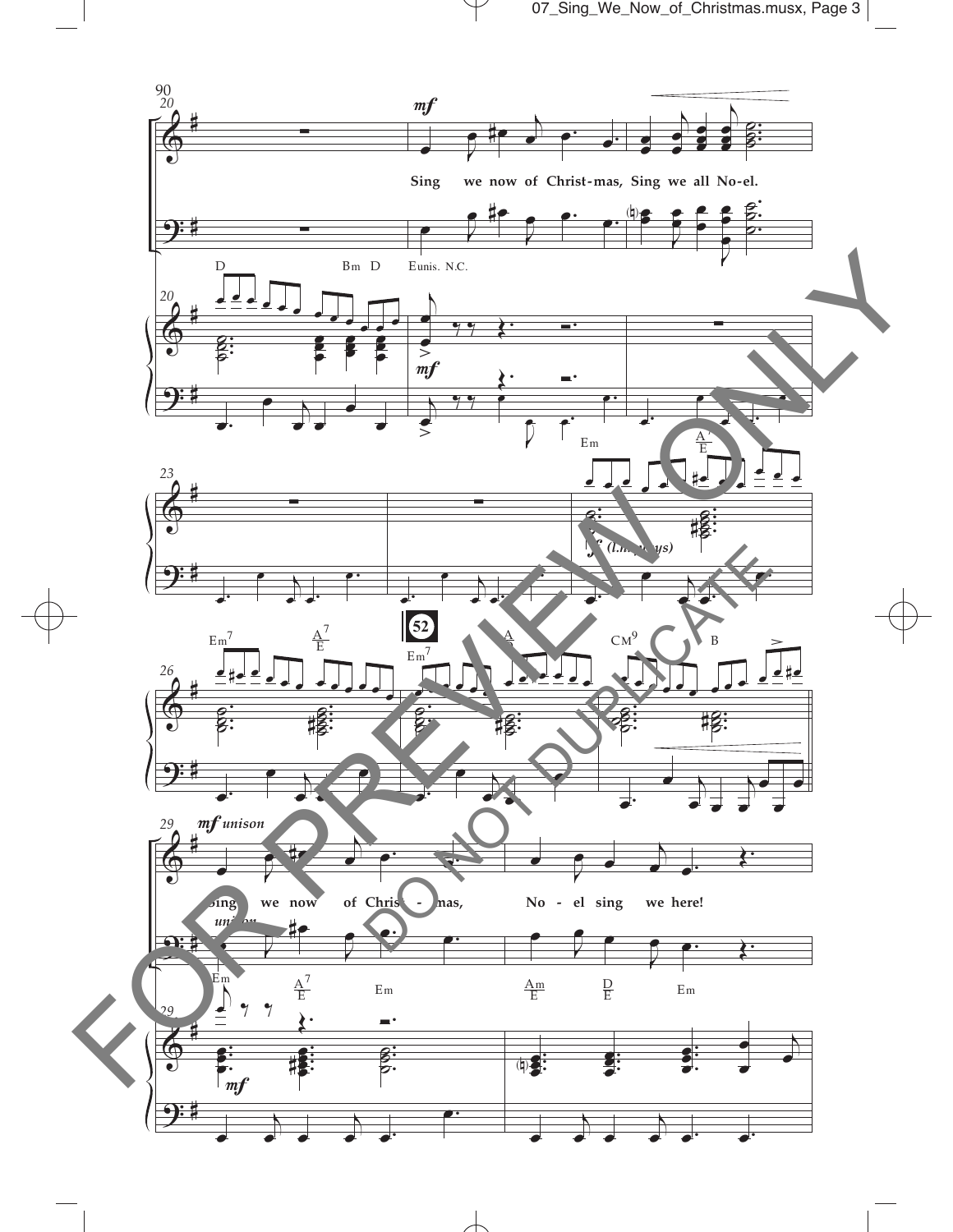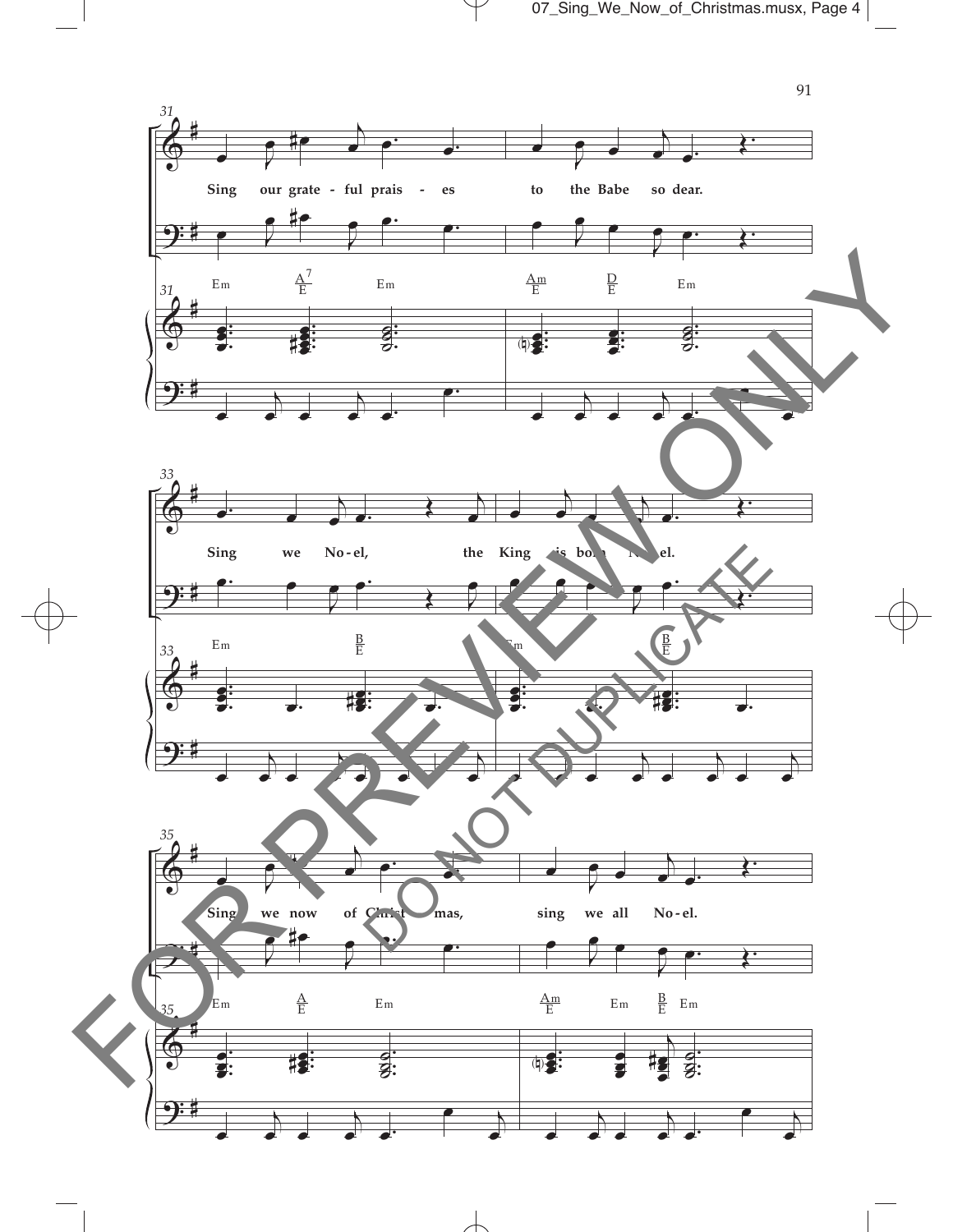07\_Sing\_We\_Now\_of\_Christmas.musx, Page 5

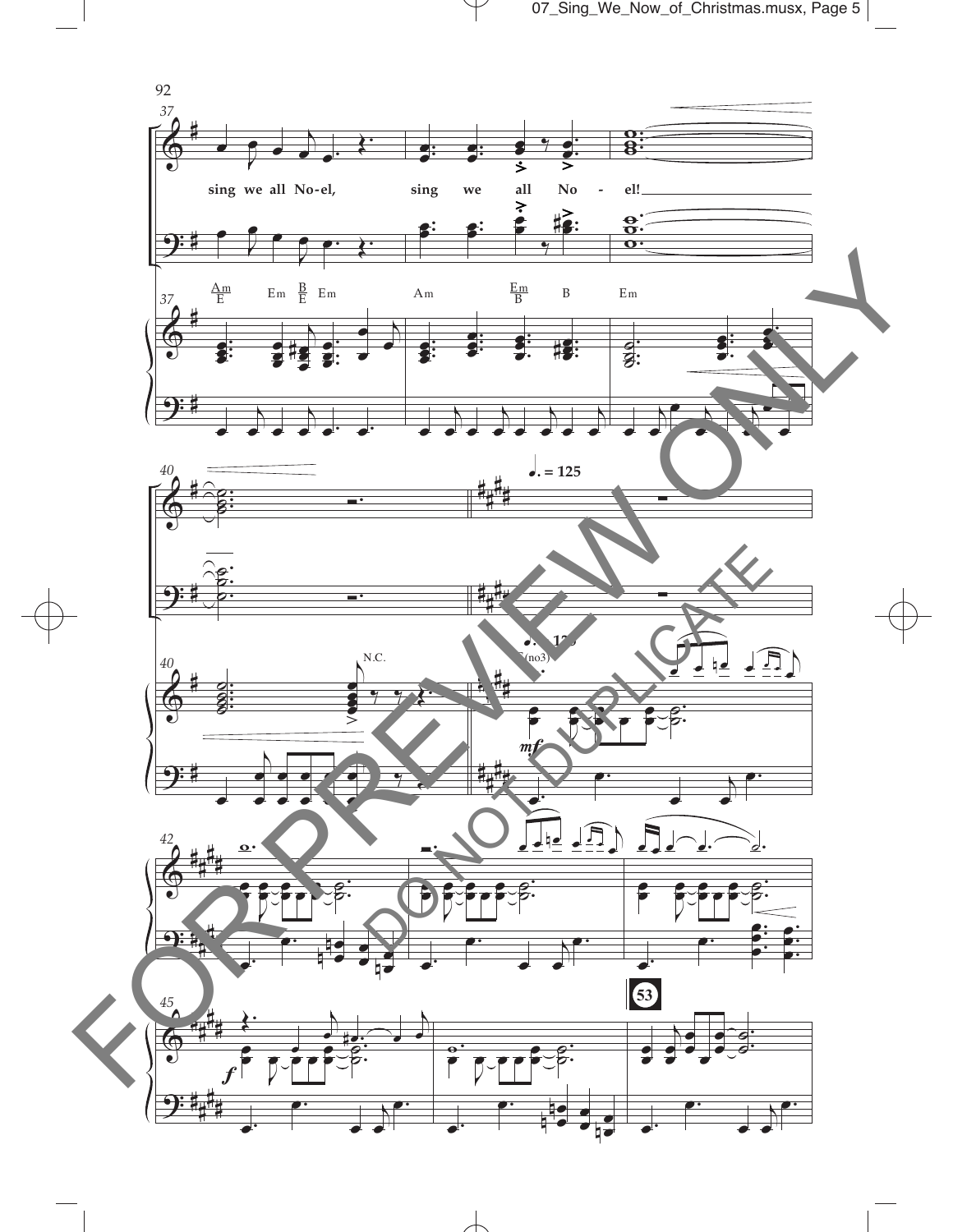

© Copyright 2022 Paradise View Publishing (ASCAP) (admin. by CCT Music, 3326 Aspen Grove Dr., Suite 140, Franklin, TN 37067, www.cctmusic.com)/Thomas Peck Music (BMI) (admin. by Thomas Peck Music, P.O. Box 190, Spring Hill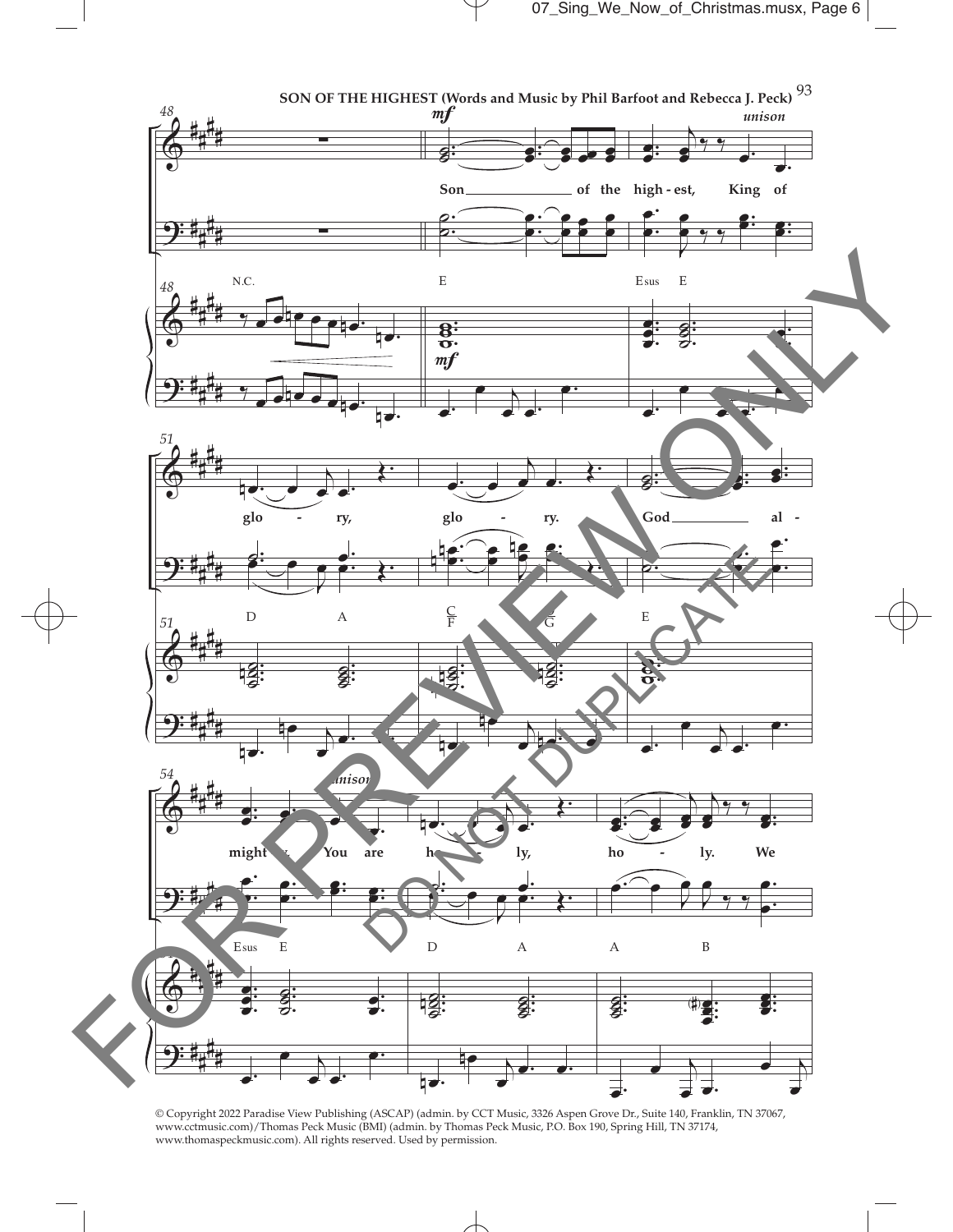07\_Sing\_We\_Now\_of\_Christmas.musx, Page 7

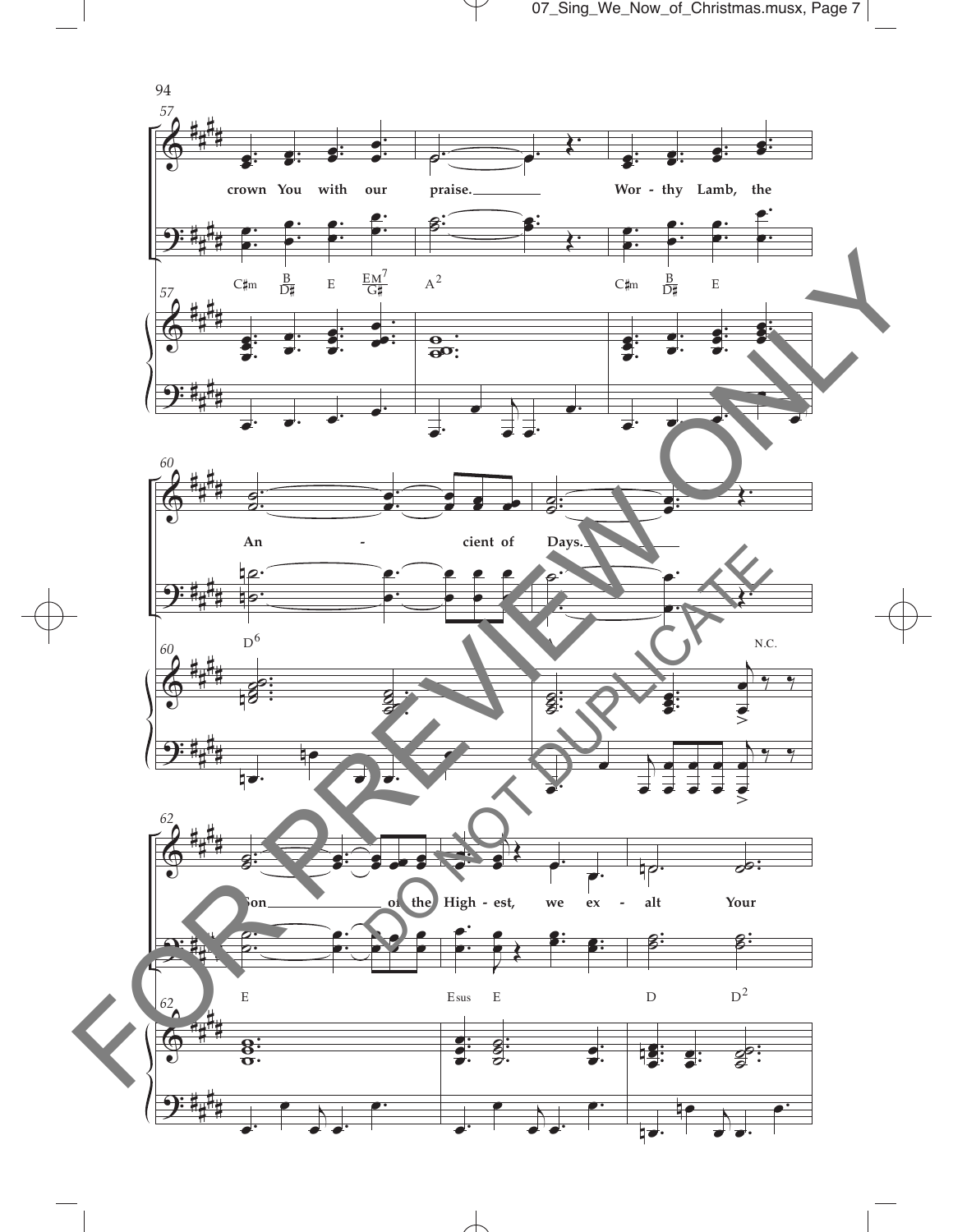

 $\overline{\mathcal{A}}$ 

95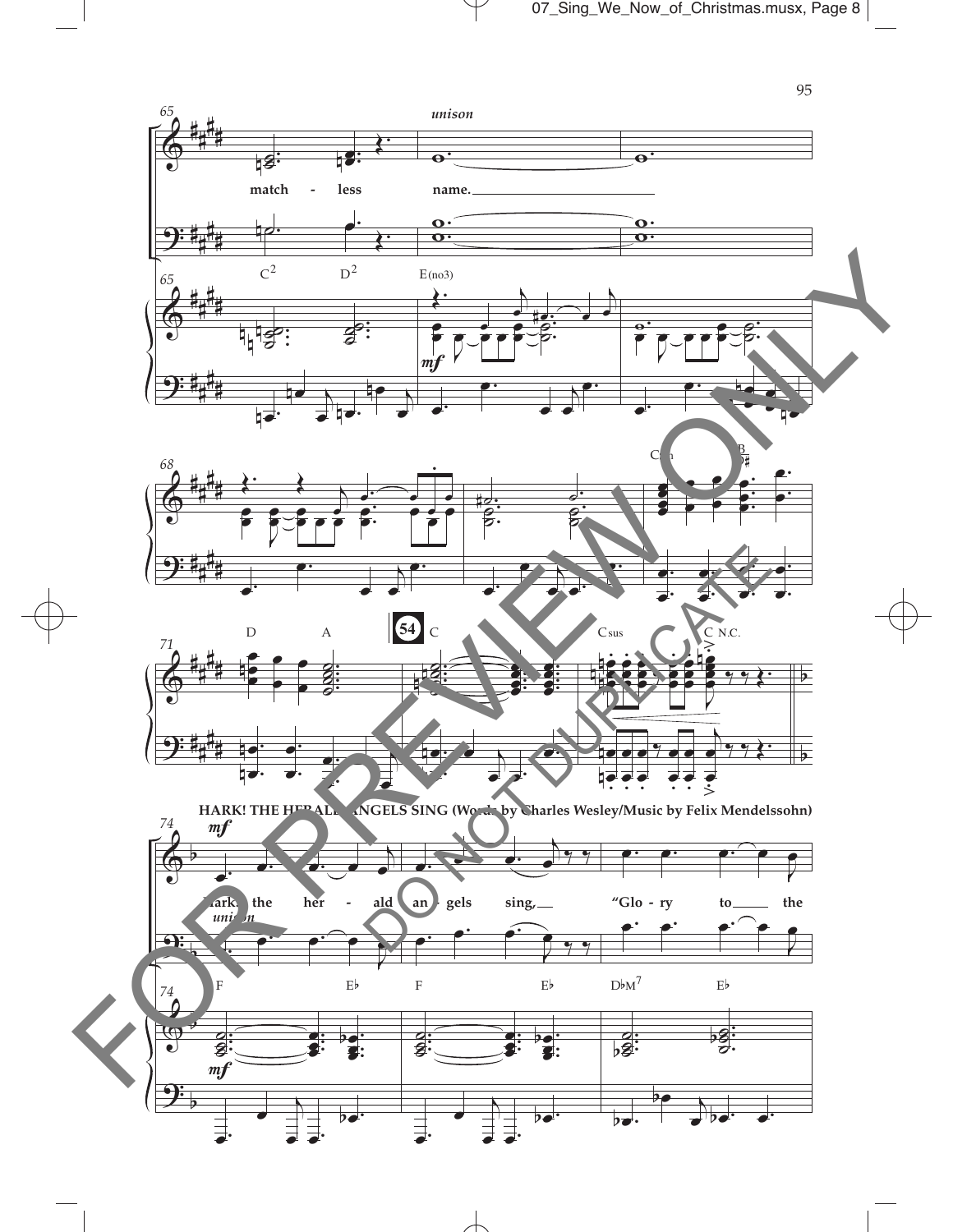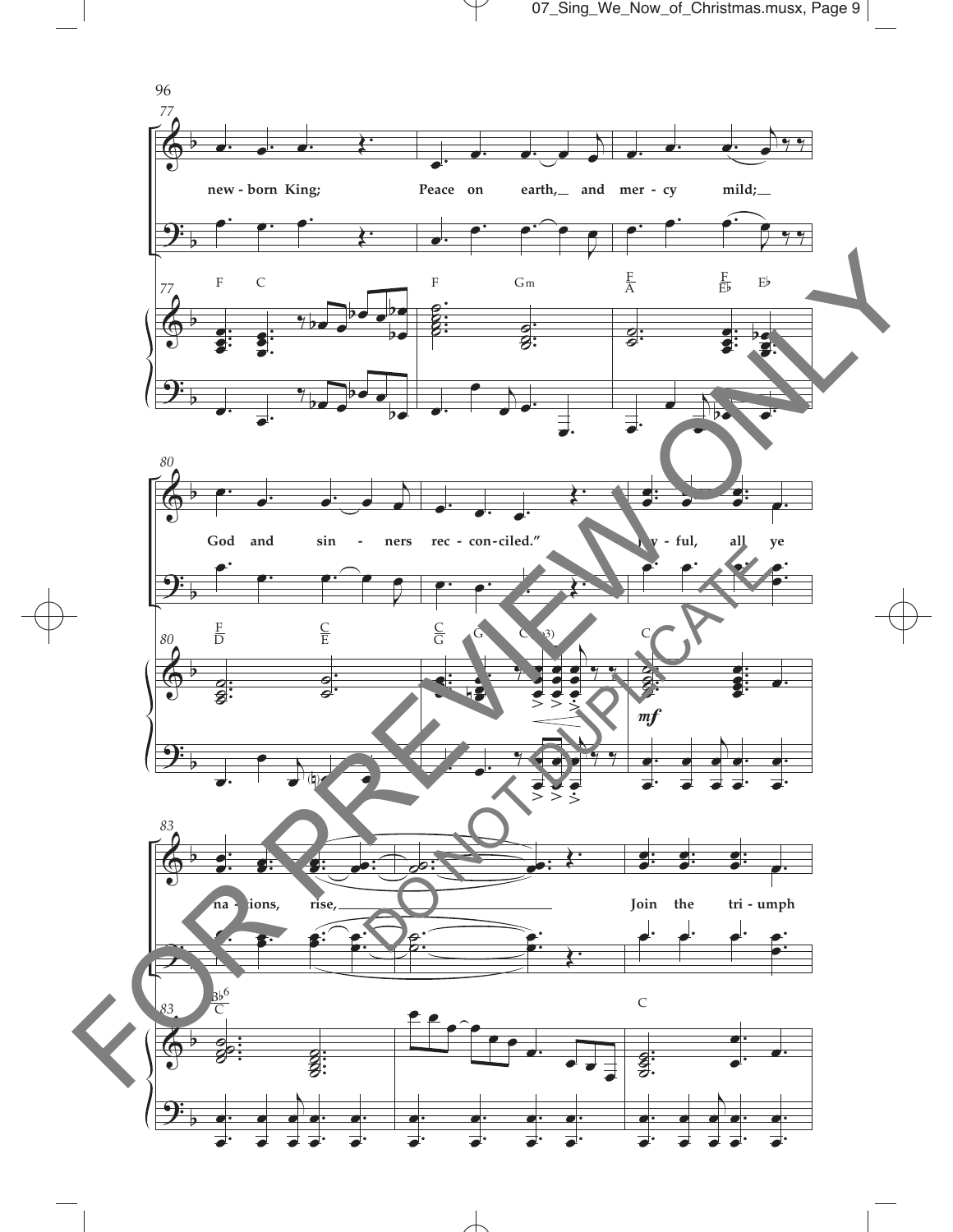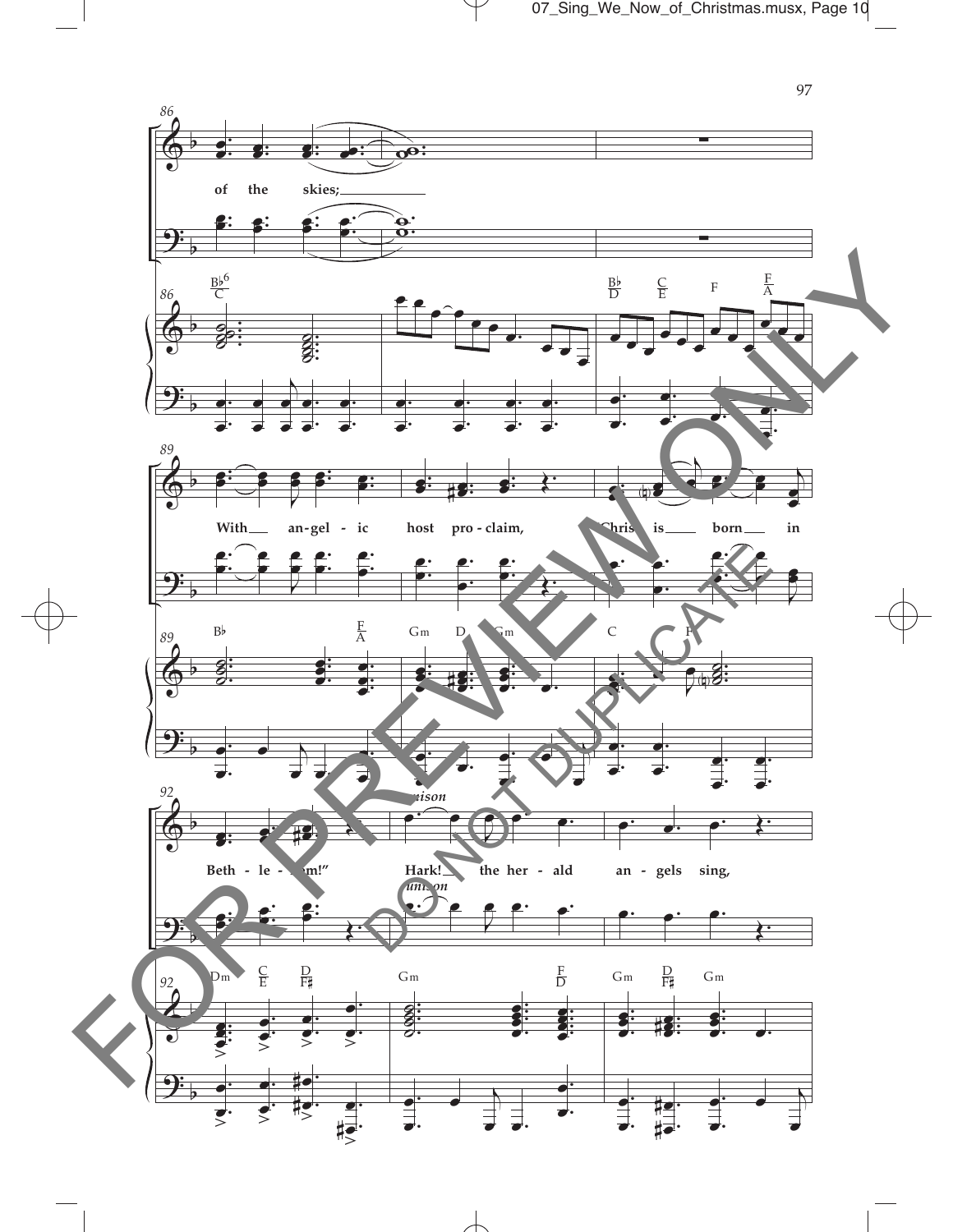

 $\overline{\mathcal{A}}$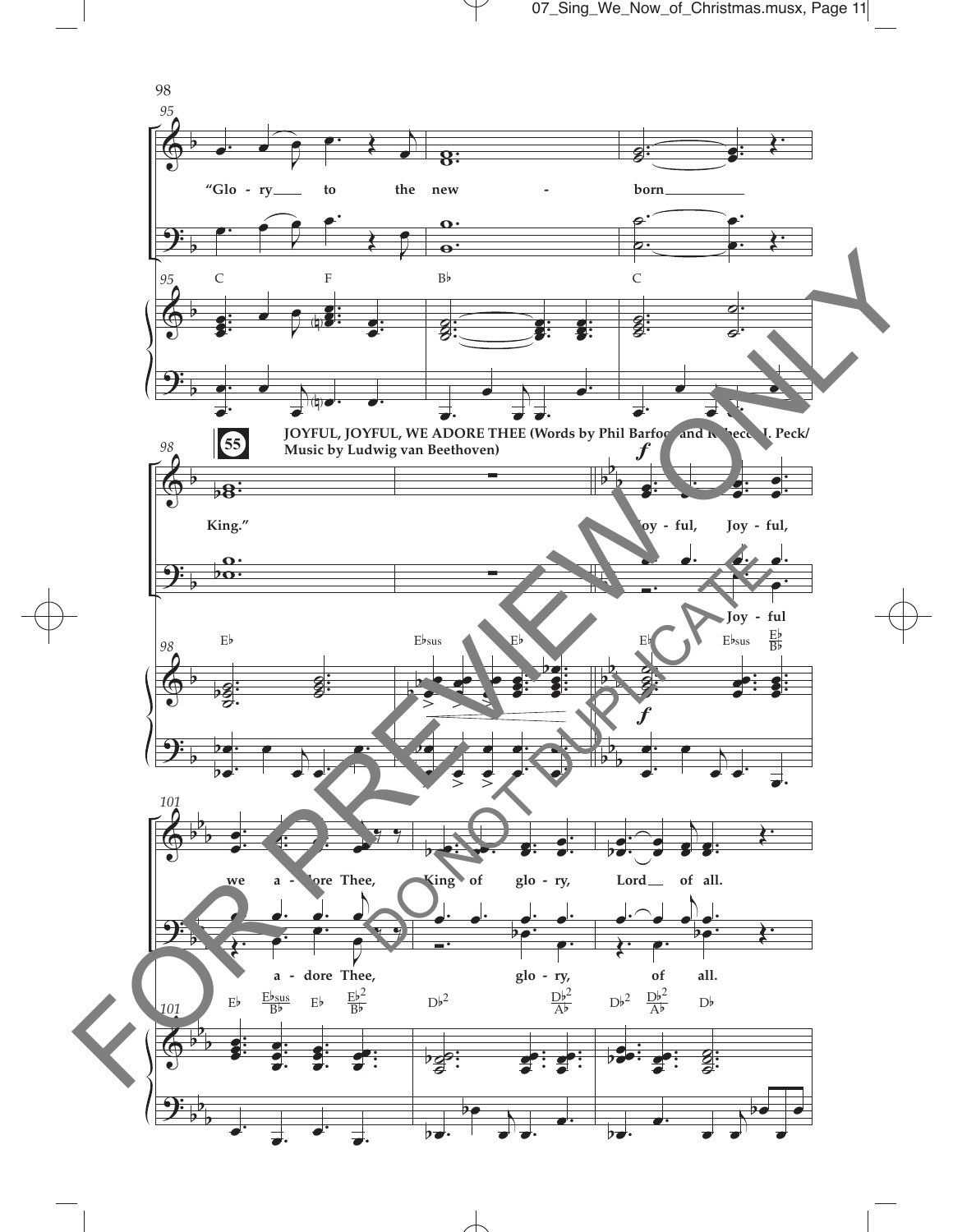07\_Sing\_We\_Now\_of\_Christmas.musx, Page 12

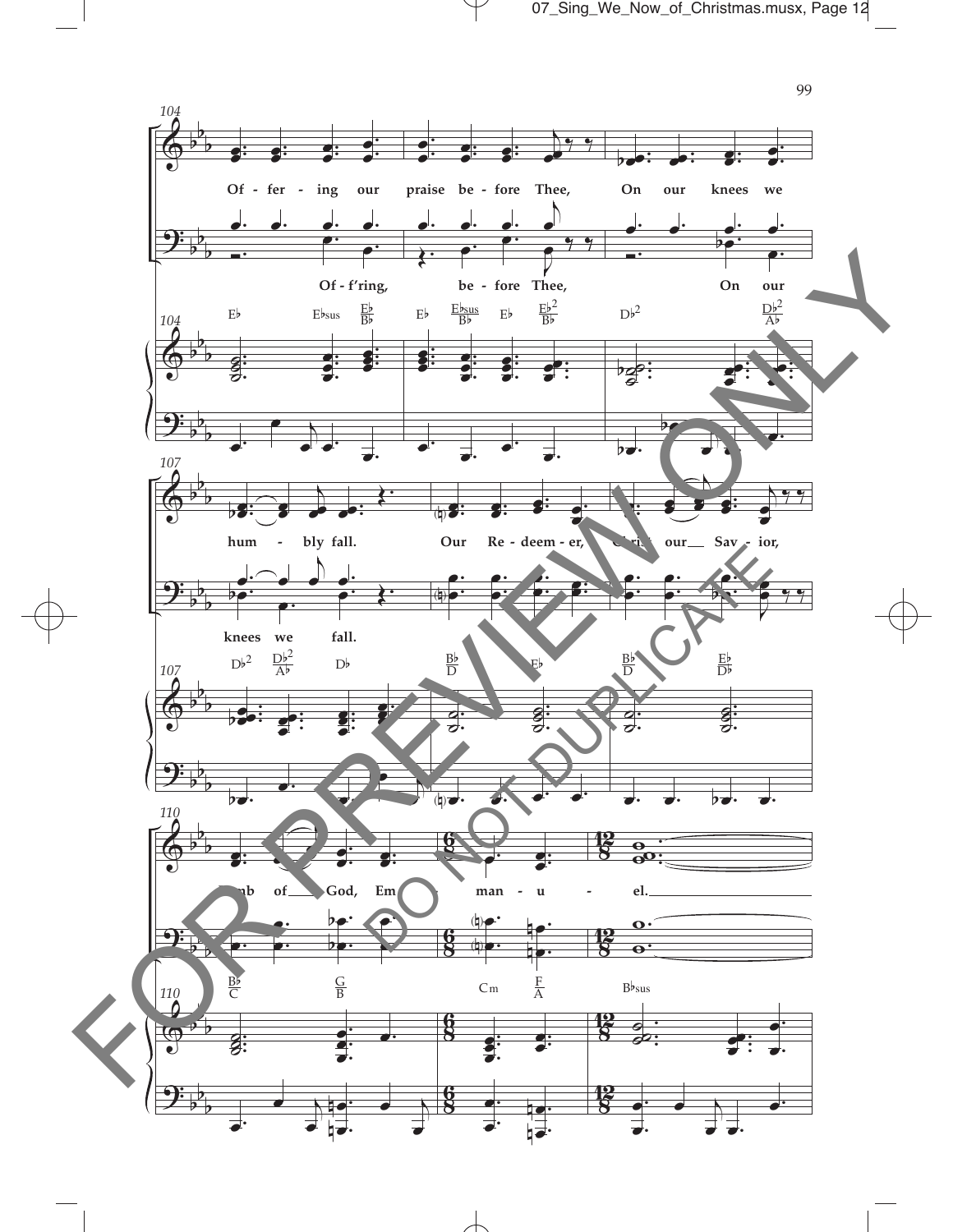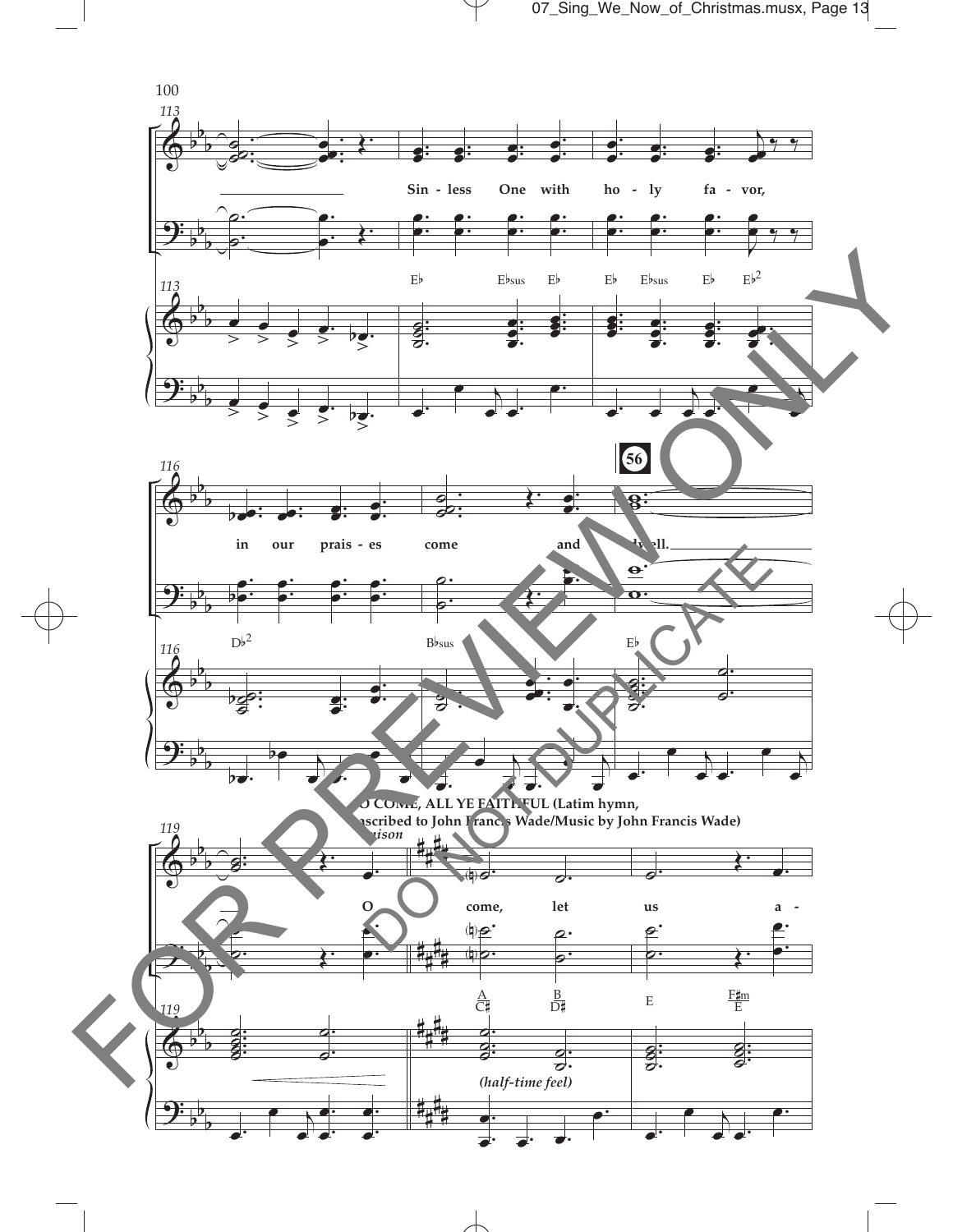07\_Sing\_We\_Now\_of\_Christmas.musx, Page 14



 $\overline{\mathcal{A}}$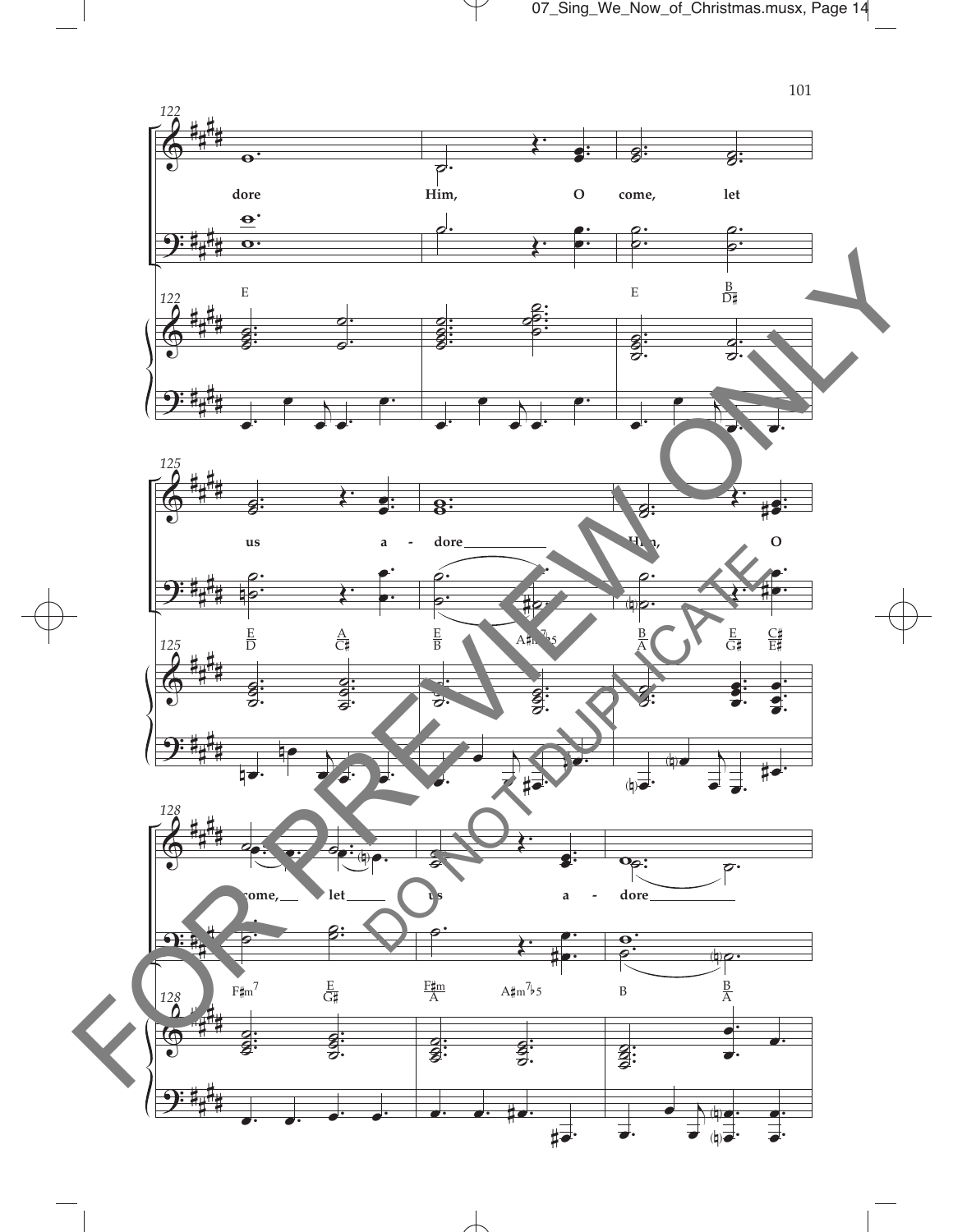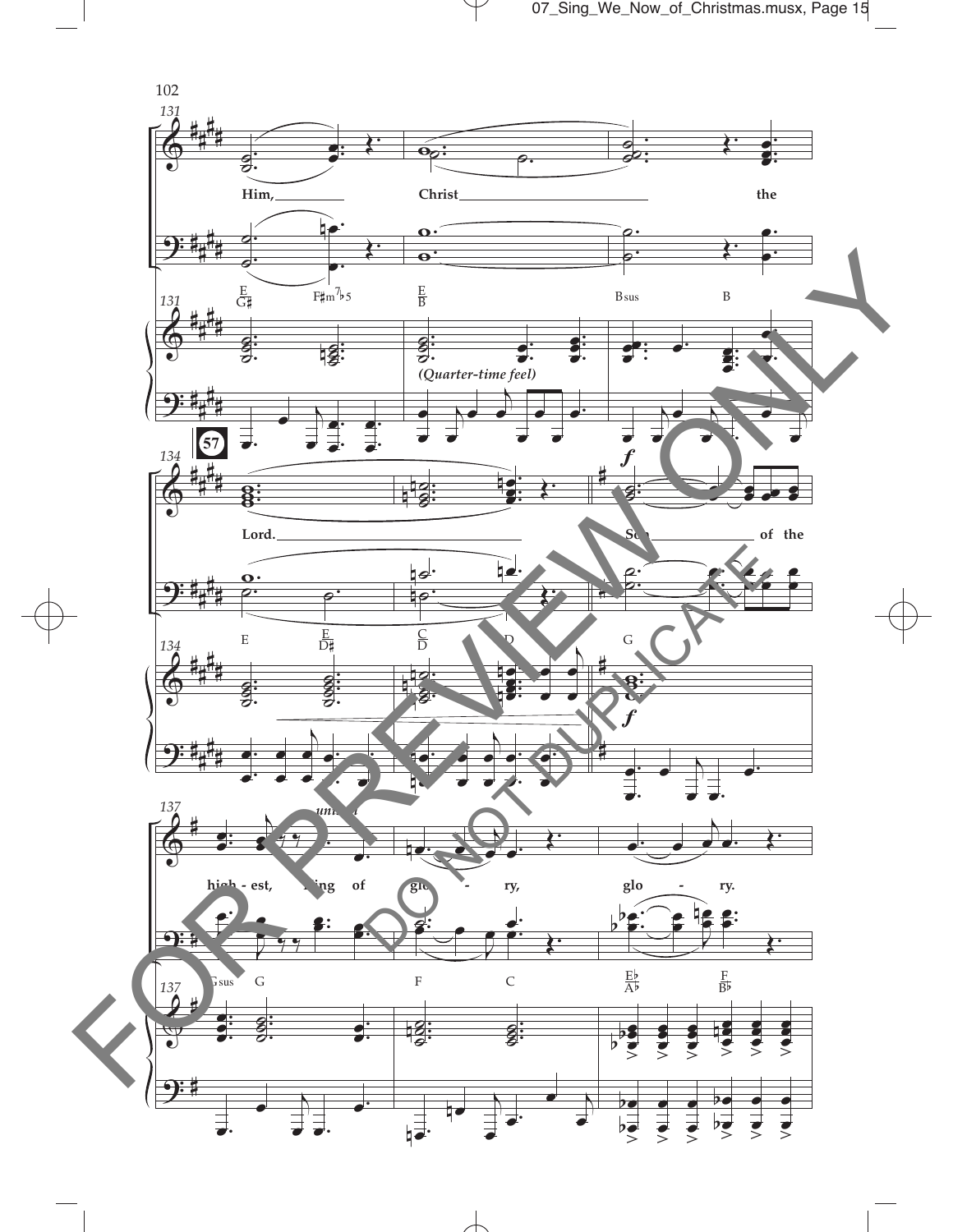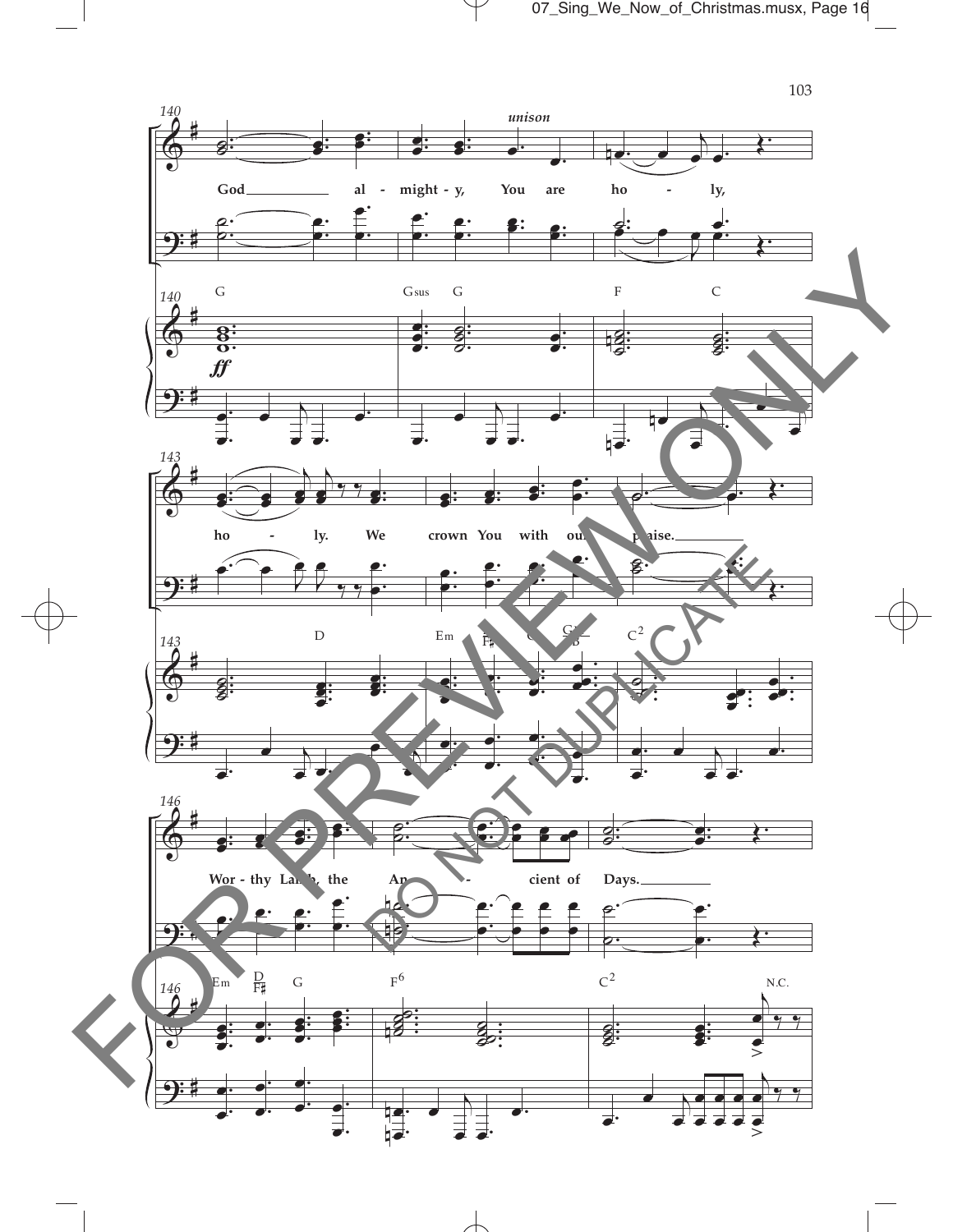07\_Sing\_We\_Now\_of\_Christmas.musx, Page 17